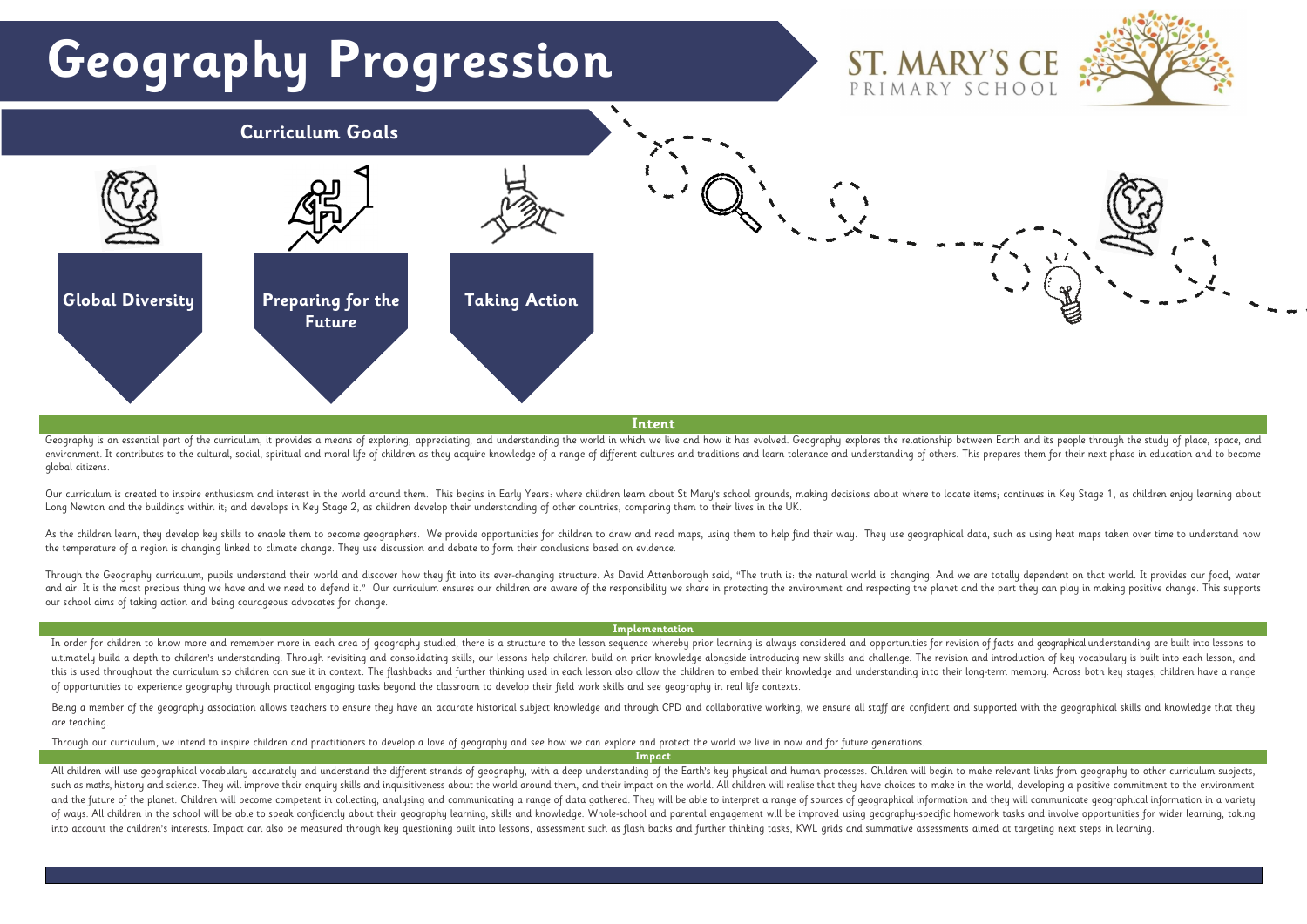|                                                                                                                                    | <b>EYFS</b>                                                                                                                                                  |  |
|------------------------------------------------------------------------------------------------------------------------------------|--------------------------------------------------------------------------------------------------------------------------------------------------------------|--|
| Understanding the World (People and Communities)                                                                                   | Understanding the World (The World)                                                                                                                          |  |
| Children know about similarities and differences between themselves and others, and among families,<br>communities and traditions. | Children know about similarities and differences in relation to places, objects, r<br>talk about the features of their own immediate environment and how env |  |
|                                                                                                                                    | another.                                                                                                                                                     |  |

|                          |                         | <b>Mathematics</b>                 |                                                                                                                                                                                                                                 |
|--------------------------|-------------------------|------------------------------------|---------------------------------------------------------------------------------------------------------------------------------------------------------------------------------------------------------------------------------|
|                          |                         |                                    | • Understand position through words alone. For example, "The bag is under the                                                                                                                                                   |
|                          |                         |                                    | • Describe a familiar route.                                                                                                                                                                                                    |
| Three and Four-Year-Olds |                         |                                    | • Discuss routes and locations, using words like 'in front of' and 'behind'.                                                                                                                                                    |
|                          | Understanding the World |                                    | • Use all their senses in hands-on exploration of natural materials.                                                                                                                                                            |
|                          |                         |                                    | • Begin to understand the need to respect and care for the natural environment                                                                                                                                                  |
|                          |                         |                                    | Know that there are different countries in the work and talk about the differ<br>$\bullet$                                                                                                                                      |
| Reception                | Understanding the World |                                    | • Draw information from a simple map.                                                                                                                                                                                           |
|                          |                         |                                    | • Recognise some similarities and differences between life in this country and life                                                                                                                                             |
|                          |                         |                                    | • Explore the natural world around them.                                                                                                                                                                                        |
|                          |                         |                                    | • Recognise some environments that are different to the one in which they live.                                                                                                                                                 |
| ELG                      | Understanding the World | People, Culture and<br>Communities | • Describe their immediate environment using knowledge from observation, disc<br>• Explain some similarities and differences between life in this country and life i<br>stories, non-fiction texts and (when appropriate) maps. |
|                          |                         | The Natural World                  | • Know some similarities and differences between the natural world around the<br>their experiences and what has been read in class.                                                                                             |
|                          |                         |                                    | • Understand some important processes and changes in the natural world aroun                                                                                                                                                    |



to places, objects, materials and living things. They talk and how environments might vary from one

table," – with no pointing.

erand all living things. rences they have experienced or seen in photos.

e in other countries.

tussion, stories, non-fiction texts and maps. in other countries, drawing on knowledge from

em and contrasting environments, drawing on

nd them, including the seasons.

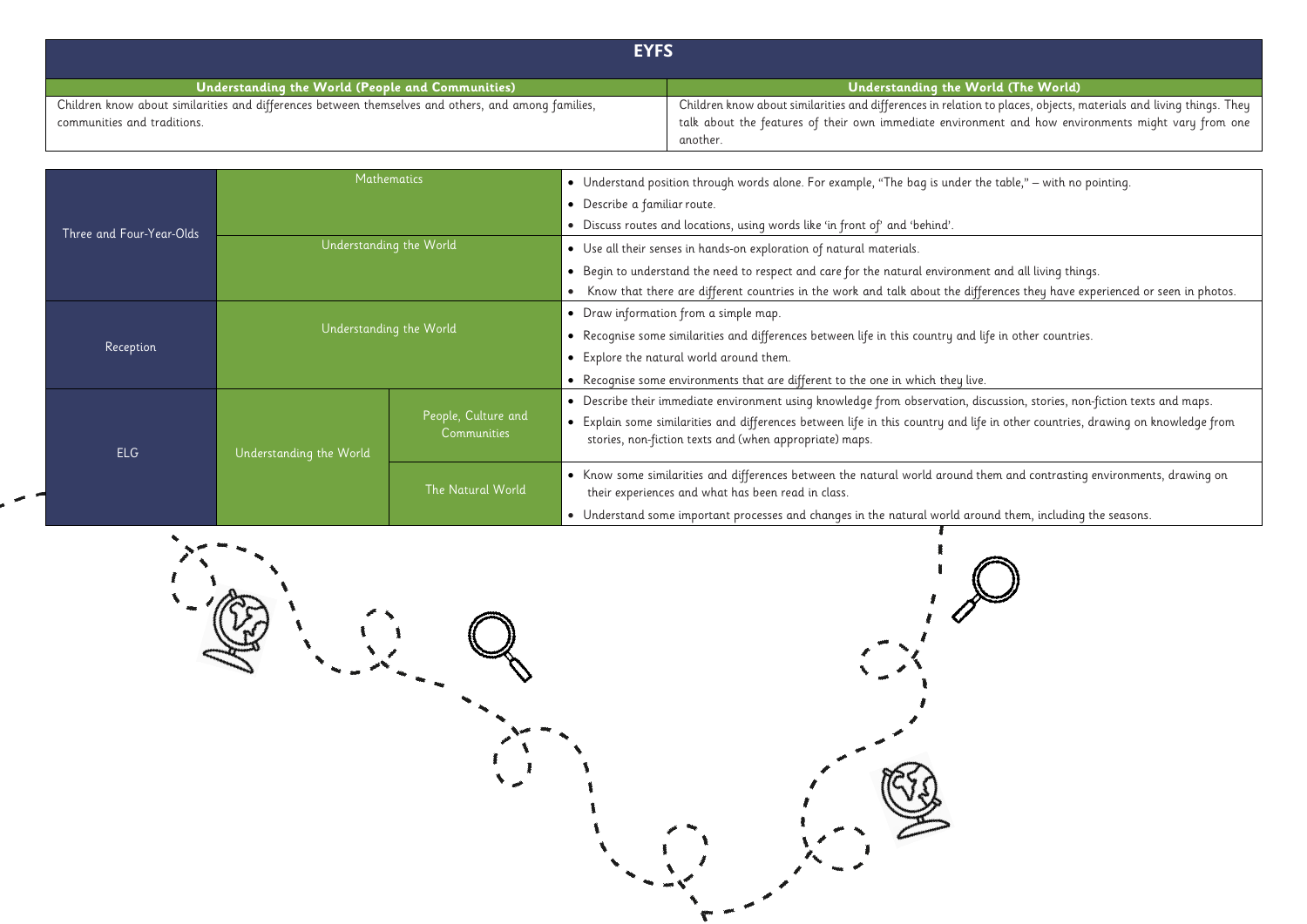# **Key Stage 1 National Curriculum Expectations**

| <b>Locational Knowledge</b>                                                                                                                                                                                                                                                                                                       | <b>Geographical Skills and Fieldwork</b>                                                                                                                                                                                                                                    |
|-----------------------------------------------------------------------------------------------------------------------------------------------------------------------------------------------------------------------------------------------------------------------------------------------------------------------------------|-----------------------------------------------------------------------------------------------------------------------------------------------------------------------------------------------------------------------------------------------------------------------------|
| Pupils should be taught to:                                                                                                                                                                                                                                                                                                       | Pupils should be taught to:                                                                                                                                                                                                                                                 |
| • name and locate the world's seven continents and five oceans;<br>name, locate and identify characteristics of the four countries and capital cities of the United Kingdom and                                                                                                                                                   | use world maps, atlases and globes to identify the United Kingdo<br>countries, continents and oceans studied at this key stage;                                                                                                                                             |
| its surrounding seas.<br><b>Place Knowledge</b><br>Pupils should be taught to:                                                                                                                                                                                                                                                    | use simple compass directions (North, South, East and West) and<br>example, near and far; left and right], to describe the location of                                                                                                                                      |
| understand geographical similarities and differences through studying the human and physical geography of<br>a small area of the United Kingdom, and of a small area in a contrasting non-European country.<br>Human and Physical Geography<br>Pupils should be taught to:                                                        | use aerial photographs and plan perspectives to recognise landme<br>features; devise a simple map; and use and construct basic symb<br>use simple fieldwork and observational skills to study the geogra<br>key human and physical features of its surrounding environment. |
| identify seasonal and daily weather patterns in the United Kingdom and the location of hot and cold areas<br>of the world in relation to the Equator and the North and South Poles;                                                                                                                                               |                                                                                                                                                                                                                                                                             |
| use basic geographical vocabulary to refer to:<br>$\bullet$<br>key physical features, including: beach, cliff, coast, forest, hill, mountain, sea, ocean,<br>river, soil, valley, vegetation, season and weather;<br>key human features, including: city, town, village, factory, farm, house, office, port,<br>harbour and shop. |                                                                                                                                                                                                                                                                             |

| <b>Locational Knowledge</b><br>Pupils should be taught to:                                                                                                                                                                                                                                                          | Human and Physical Geography<br>Pupils should be taught to:                                                                         |
|---------------------------------------------------------------------------------------------------------------------------------------------------------------------------------------------------------------------------------------------------------------------------------------------------------------------|-------------------------------------------------------------------------------------------------------------------------------------|
| locate the world's countries, using maps to focus on Europe (including the location of Russia) and North and<br>South America, concentrating on their environmental regions, key physical and human characteristics,                                                                                                | describe and understand key aspects of:<br>$\bullet$                                                                                |
| countries, and major cities;                                                                                                                                                                                                                                                                                        | physical geography, including: climate zones, biomes and<br>earthquakes, and the water cycle;                                       |
| name and locate counties and cities of the United Kingdom, geographical regions and their identifying<br>human and physical characteristics, key topographical features (including hills, mountains, coasts and<br>rivers), and land-use patterns; and understand how some of these aspects have changed over time; | human geography, including: types of settlement and land<br>the distribution of natural resources including energy, foo             |
| identify the position and significance of latitude, longitude, Equator, Northern Hemisphere, Southern<br>Hemisphere, the Tropics of Cancer and Capricorn, Arctic and Antarctic Circle, the Prime/Greenwich<br>Meridian and time zones (including day and night).                                                    | <b>Geographical Skills and Fieldwork</b><br>Pupils should be taught to:<br>use maps, atlases, globes and digital/computer mapping t |
| <b>Place Knowledge</b><br>Pupils should be taught to:                                                                                                                                                                                                                                                               | use the eight points of a compass, four and six-figure grid<br>Ordnance Survey maps) to build their knowledge of the U              |
| understand geographical similarities and differences through the study of human and physical geography of<br>a region of the United Kingdom, a region in a European country, and a region within North or South                                                                                                     | use fieldwork to observe, measure, record and present the<br>using a range of methods, including sketch maps, plans a               |

America.

. Kingdom and its countries, as well as the

est) and locational and directional language [for ation of features and routes on a map;  $\overline{\phantom{a}}$ 

landmarks and basic human and physical ic symbols in a key;

geography of their school and its grounds and the



l vegetation belts, rivers, mountains, volcanoes and

human geography, including trade links, and settilement activity including trade links, and intel od, minerals and water.

to locate countries and describe features studied;

l references, symbols and key (including the use of Inited Kingdom and the wider world;

 $e$  human and physical features  $\;$  in the local area  $\;$ and graphs, and digital technologies.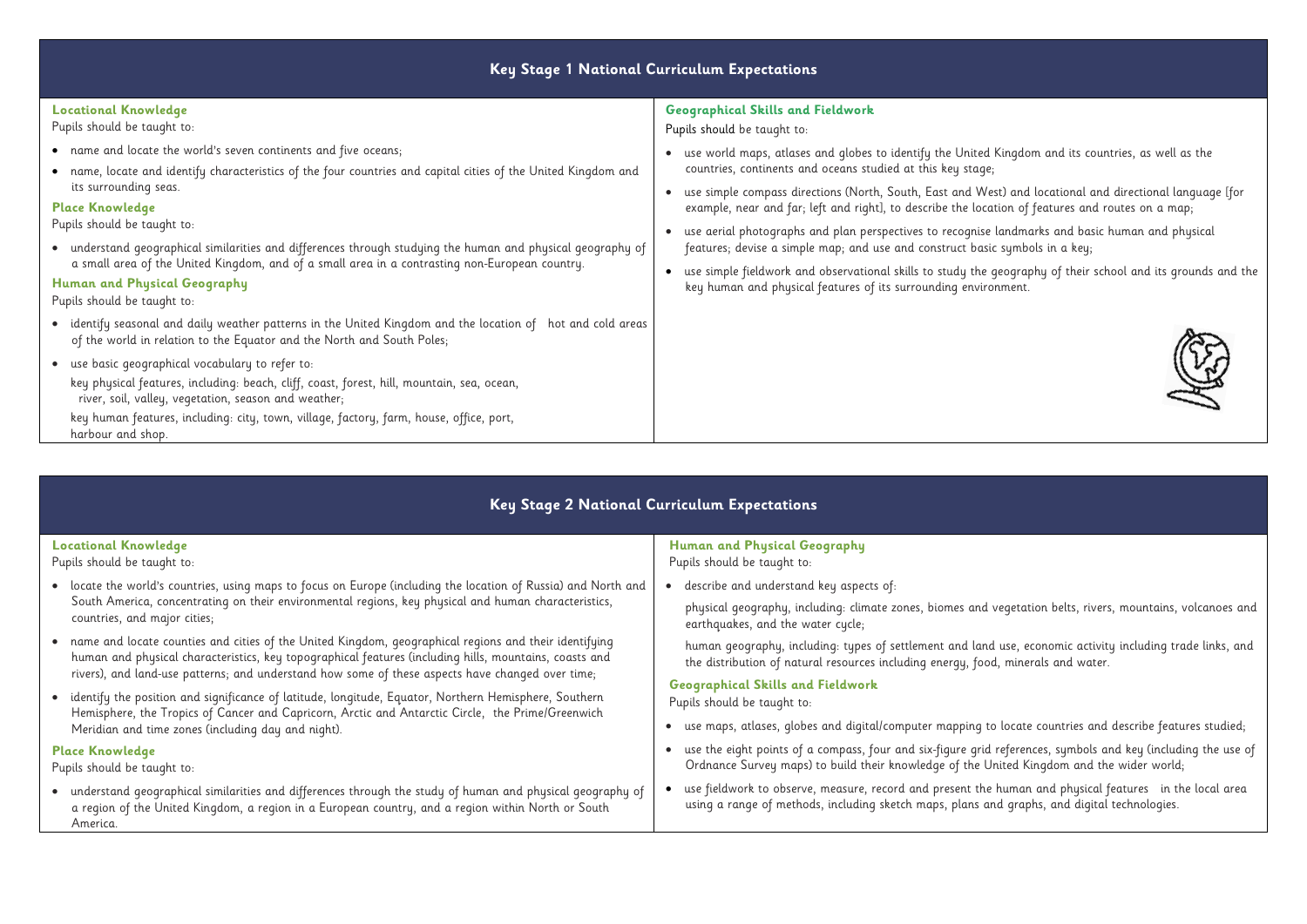key vocabulary to demonstrate knowledge and understanding in this strand: atlas, index,

rdinates, latitude, longitude, contour, altitude, ks, slopes, continent, country, city, North America, ith America, border, key.



| <b>EYFS</b>                                                                                                                                                                    | KS1                                                                                                                                                                                                                                                                                                                                                                                                                                                                                                                                                                                                                                                                                                                                                                                                                                                 | LKS2                                                                                                                                                                                                                                                                                                                                                                                                                                                                                                                                                                                                                                                                                                                                                                                                                                                                                                                                                                                                                                                                                                                                                                                                                                                                                                                                                                 | UKS2                                                                                                                                                                                                                                                                                                                                                                                                                                                                                                                                                                                                                                                                                                                                                                                                                                                                                                                                                                                                   |
|--------------------------------------------------------------------------------------------------------------------------------------------------------------------------------|-----------------------------------------------------------------------------------------------------------------------------------------------------------------------------------------------------------------------------------------------------------------------------------------------------------------------------------------------------------------------------------------------------------------------------------------------------------------------------------------------------------------------------------------------------------------------------------------------------------------------------------------------------------------------------------------------------------------------------------------------------------------------------------------------------------------------------------------------------|----------------------------------------------------------------------------------------------------------------------------------------------------------------------------------------------------------------------------------------------------------------------------------------------------------------------------------------------------------------------------------------------------------------------------------------------------------------------------------------------------------------------------------------------------------------------------------------------------------------------------------------------------------------------------------------------------------------------------------------------------------------------------------------------------------------------------------------------------------------------------------------------------------------------------------------------------------------------------------------------------------------------------------------------------------------------------------------------------------------------------------------------------------------------------------------------------------------------------------------------------------------------------------------------------------------------------------------------------------------------|--------------------------------------------------------------------------------------------------------------------------------------------------------------------------------------------------------------------------------------------------------------------------------------------------------------------------------------------------------------------------------------------------------------------------------------------------------------------------------------------------------------------------------------------------------------------------------------------------------------------------------------------------------------------------------------------------------------------------------------------------------------------------------------------------------------------------------------------------------------------------------------------------------------------------------------------------------------------------------------------------------|
| <b>Nursery</b><br>Reception<br>Talk about similarities and<br>differences in relation to places,<br>$\bullet$<br>objects, materials and living things<br>Knowledg<br>ocational | <b>KS1 Geography National Curriculum</b><br>Pupils develop contextual knowledge of the location of<br>globally significant places. They should develop<br>knowledge about the world, the United Kingdom and<br>their locality.<br>Children can:<br>• name and locate the world's seven continents and<br>five oceans;<br>name, locate and identify characteristics of the<br>four countries and capital cities of the United<br>Kingdom and its surrounding seas;<br>• use key vocabulary to demonstrate knowledge and<br>understanding in this strand: United Kingdom,<br>England, Scotland, Wales, Northern Ireland, town,<br>city, village, sea, beach, hill, mountain, London,<br>Belfast, Cardiff, Edinburgh, capital city, world<br>map, continent, ocean, Europe, Africa, Asia,<br>Australasia, North America, South America,<br>Antarctica. | <b>KS2 Geography National Curriculum</b><br>Pupils should extend their knowledge and<br>understanding beyond the local area to include the<br>United Kingdom and Europe, North and South<br>America.<br>Children can develop contextual knowledge of the<br>location of globally significant places - both terrestrial<br>and marine.<br>Children develop their understanding, recognising<br>and identifying key physical and human geographical<br>features.<br>Children can:<br>• locate the world's countries, using maps to focus on<br>South America, concentrating on environmental<br>regions and key physical and human characteristics;<br>name and locate counties and cities of the United<br>Kingdom, identifying human and physical<br>characteristics including hills, mountains, rivers and<br>seas, and how a place has changed;<br>identify the position and significance of latitude,<br>longitude, Equator, Northern Hemisphere, Southern<br>Hemisphere, the Tropics of Cancer and Capricorn,<br>Arctic and Antarctic Circle, the Prime/Greenwich<br>Meridian and time zones;<br>use key vocabulary to demonstrate<br>knowledge and understanding in this strand:<br>county, country, town, coast, physical<br>features, human features, mountain, hill,<br>river, sea, climate, tropics, tropical, of<br>latitude, longitude, Equator, Northern | <b>KS2 Geography National Cur</b><br>Pupils should extend their knowle<br>understanding beyond the local a<br>United Kingdom and Europe, Nor<br>America. They will begin to explo<br>tourism and its impact. Children o<br>contextual knowledge of the locat<br>significant places - both terrestric<br>Children develop their understand<br>and identifying key physical and I<br>features of the world; how these<br>and how they bring about spatial<br>over time.<br>Children can:<br>• use maps to locate the world<br>focus on Eastern Europe and<br>concentrating on their enviro<br>physical and human characte<br>major cities;<br>name and locate counties and<br>United Kingdom, identifying t<br>features, including mountains<br>land-use patterns; showing ch<br>identify the position and sign<br>longitude, Equator, Northern<br>Hemisphere and use longitud<br>locations on a map;<br>use key vocabulary to demon<br>understanding in this strand:<br>coordinates, latitude, longitud |





## **KS2 Geography National Curriculum**

rould extend their knowledge and anding beyond the local area to include the Kingdom and Europe, North and South . They will begin to explore the concept of and its impact. Children can develop al knowledge of the location of globally nt places – both terrestrial and marine.

develop their understanding of recognising ntifying key physical and human geographical of the world; how these are interdependent they bring about spatial variation and change le.

maps to locate the world's countries with a us on Eastern Europe and North America, centrating on their environmental regions, key sical and human characteristics, countries, and or cities;

ne and locate counties and cities of the ted Kingdom, identifying their physical tures, including mountains, and rivers, and d-use patterns; showing change over time;

rtify the position and significance of latitude, gitude, Equator, Northern Hemisphere, Southern nisphere and use longitude and latitude to find ations on a map;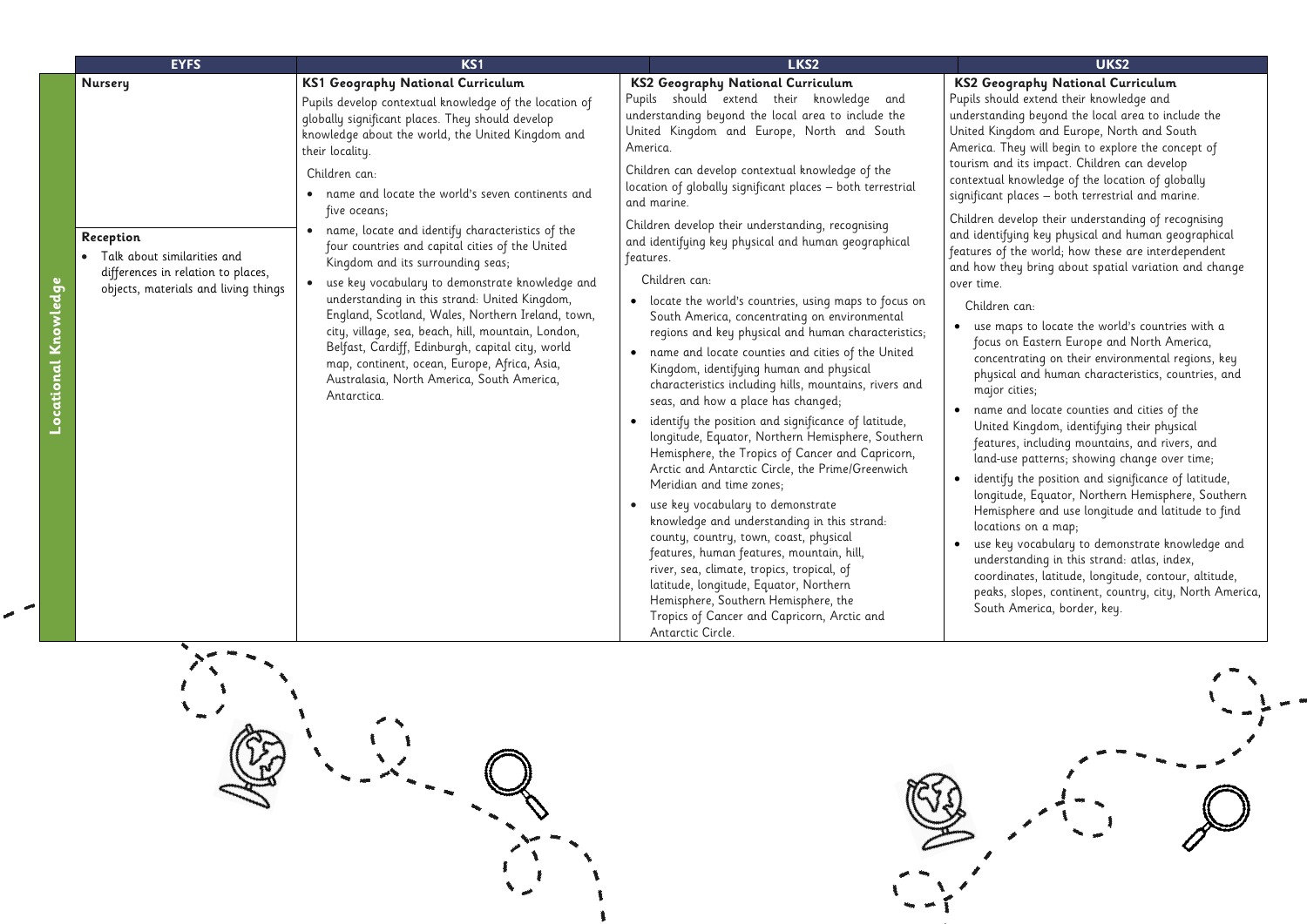**Place Knowledge**

Place Knowledge

dren develop their analytical skills by comparing of the UK with areas outside of the UK. They have a deeper knowledge of diverse places, people, irces, natural, and human environments. They can links to places outside of the UK and where they Children are encouraged to conduct independent arch, asking and answering questions.

### *<u>Seography National Curriculum</u>*

dren can understand geographical similarities and rences through the study of human and physical raphy of a region of the United Kingdom, a on in a European country, and a region within h or South America.

| <b>EYFS</b>                                                                                                                                                                             | KS1                                                                                                                                                                                                                                                                                                                                                                                                                                                                                                                                                                                                                                                                                                                                                                                   | LKS <sub>2</sub>                                                                                                                                                                                                                                                                                                                                                                                                                                                                                                                                                                                                                                                                                                                                                                                                                                                                                                                                                                                                                                                                                          | UKS2                                                                                                                                                                                                                                                                                                                                                                                                                                                                                                                                                                                                               |
|-----------------------------------------------------------------------------------------------------------------------------------------------------------------------------------------|---------------------------------------------------------------------------------------------------------------------------------------------------------------------------------------------------------------------------------------------------------------------------------------------------------------------------------------------------------------------------------------------------------------------------------------------------------------------------------------------------------------------------------------------------------------------------------------------------------------------------------------------------------------------------------------------------------------------------------------------------------------------------------------|-----------------------------------------------------------------------------------------------------------------------------------------------------------------------------------------------------------------------------------------------------------------------------------------------------------------------------------------------------------------------------------------------------------------------------------------------------------------------------------------------------------------------------------------------------------------------------------------------------------------------------------------------------------------------------------------------------------------------------------------------------------------------------------------------------------------------------------------------------------------------------------------------------------------------------------------------------------------------------------------------------------------------------------------------------------------------------------------------------------|--------------------------------------------------------------------------------------------------------------------------------------------------------------------------------------------------------------------------------------------------------------------------------------------------------------------------------------------------------------------------------------------------------------------------------------------------------------------------------------------------------------------------------------------------------------------------------------------------------------------|
| <b>Nursery</b><br>• Notice detailed features of objects in the<br>environment<br>Talk about some of the things I have<br>observed such as plants, animals,<br>natural and found objects | Children begin to compare places in the UK with a<br>place outside of the UK. This builds on EYFS<br>knowledge and understanding of the world, people<br>and communities. Children can apply the skills of<br>observing similarities and differences to places as<br>well as people.<br><b>KS1 Geography National Curriculum</b>                                                                                                                                                                                                                                                                                                                                                                                                                                                      | Children develop vocabulary relating to physical and<br>human geographical features from KS1. They begin<br>to develop the skills of comparing regions, by<br>focusing on specific features. Children focus on<br>comparing regions of the UK in depth and start to<br>look at an area outside of the UK.<br><b>KS2 Geography National Curriculum</b>                                                                                                                                                                                                                                                                                                                                                                                                                                                                                                                                                                                                                                                                                                                                                     | Children develop their analytice<br>areas of the UK with areas out<br>will have a deeper knowledge o<br>resources, natural, and human<br>make links to places outside of<br>live. Children are encouraged to<br>research, asking and answering                                                                                                                                                                                                                                                                                                                                                                     |
| Reception<br>Talk about the features of own<br>immediate environment and how<br>environments might vary from one<br>another                                                             | Pupils develop contextual knowledge of the location<br>of globally significant places. They should develop<br>knowledge about the world, the United Kingdom and<br>their locality. Children begin to understand basic<br>vocabulary relating to human and physical<br>geography.<br>Children can:<br>compare the UK with a contrasting country in the<br>world;<br>compare a local city/town in the UK with a<br>$\bullet$<br>contrasting city/town in a different country;<br>use key vocabulary to demonstrate knowledge and<br>$\bullet$<br>understanding in this strand: South America, London,<br>Brasilia, compare, capital city, China, Asia, country,<br>population, weather, similarities, differences, farming,<br>culture, Africa, Kenya, Nairobi, river, desert, volcano. | Children can understand geographical similarities and<br>differences through the study of human and physical<br>geography of a region of the United Kingdom, a<br>region in a European country and a region within<br>North or South America.<br>Children can:<br>understand geographical similarities and<br>differences through the study of human<br>geography of a region of the United Kingdom;<br>explore similarities and differences, comparing the<br>human geography of a region of the UK and a<br>region of South America/Europe;<br>understand geographical similarities and<br>differences through the study of physical<br>geography of a region of the United Kingdom;<br>explore similarities and differences comparing the<br>physical geography of a region of the UK and a<br>region of South America;<br>use key vocabulary to demonstrate knowledge<br>and understanding in this strand: Amazon<br>rainforest, city, Yorkshire, physical features,<br>human features, landscape, feature, population,<br>land use, retail, leisure, housing, business,<br>industrial, agricultural. | <b>KS2 Geography National C</b><br>Children can understand geogr<br>differences through the study o<br>geography of a region of the U<br>region in a European country,<br>North or South America.<br>Children can:<br>understand geographical s<br>differences through the stu<br>geography of a region of t<br>region of Eastern Europe a<br>understand geographical s<br>differences through the stu<br>geography of a region of t<br>region of Eastern Europe a<br>use key vocabulary to dem<br>and understanding in this<br>Circle, physical features, cl<br>geography, land use, settle<br>natural resources. |

- understand geographical similarities and differences through the study of human geography of a region of the United Kingdom, a region of Eastern Europe and South America;
- understand geographical similarities and differences through the study of physical geography of a region of the United Kingdom, a region of Eastern Europe and South America;
- use key vocabulary to demonstrate knowledge and understanding in this strand: latitude, Arctic Circle, physical features, climate, human geography, land use, settlement, economy, natural resources.

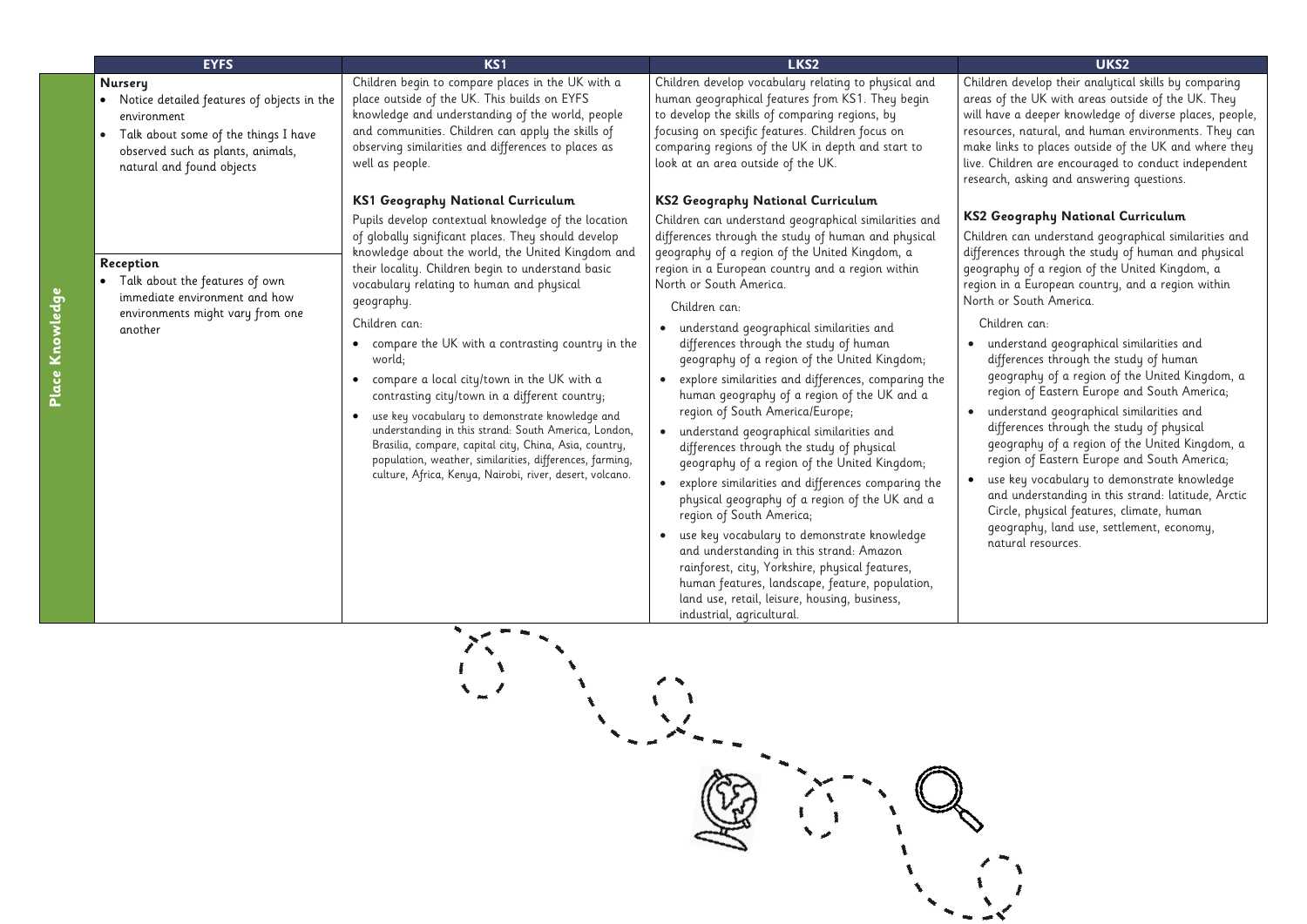• Look closely at similarities and

### **EYFS KS1 LKS2 UKS2 Nursery** differences, patterns and change Building on EYFS knowledge of how environments may vary. Children begin to learn about the physical and human features of geography. **KS1 Geography National Curriculum** Children will understand key physical and human geographical features of the world. They identify seasonal and daily weather patterns. Children can: • identify seasonal and daily weather patterns in the United Kingdom • identify the location of hot and cold areas of the world in relation to the Equator and the North and South Poles; • use basic geographical vocabulary to refer to key physical features, including: beach, cliff, coast, forest, hill, mountain, sea, ocean, river, soil, valley, vegetation, season and weather; • compare and contrast the human and physical features of two localities (two within Britain and Britain and a non-European country). • use basic geographical vocabulary to refer to key human features, including: city, town, village, factory, farm, house, office, port, harbour and shop. Children have a stronger understanding of the difference between physical and human geography. They use more precise vocabulary, explaining the processes of physical and human geography and their significance. They learn more about extreme weather, the processes involved in the causes and effects of extreme weather, as well as beginning to understand the impact of humans on the earth. **KS2 Geography National Curriculum** Children locate a range of the world's most significant human and physical features. Explain how physical features have formed, why they are significant and how they can change. Explain the impact of humans on the earth in terms of land use, settlements and their direct connection to physical changes. Children can describe and understand key aspects of: • physical geography, including: climate zones, biomes, volcanoes, tornadoes, tsunamis, earthquakes and the water cycle; • human geography, including: types of settlement and land use; • use key vocabulary to demonstrate knowledge and understanding in this strand: mantle, outer core, inner core, magma, volcano, active, dormant, extinct, earthquake, epicentre, shock wave, magnitude, tsunami, tornado, climate, tropics, deforestation, evaporation, water cycle, evaporation, condensation, precipitation, cooling, filter, pollution, settlement, settler, site, need, shelter, food. Children deepen their understanding of the difference learn about the different types of mountains. **KS2 Geography National Curriculum** Children will locate a range of the world's most and how they can change. over time. Children will deepen their understanding of the cycle; energy, food, minerals and water; the human activity within a location; interconnected and interdependent; **Reception** environment and explain why some things occur and talk about changes

between physical and human geography. They can explain the terminology of both aspects of geography with a range of examples. They spend time exploring human geography and the impact humans have on the world. They focus on trade links, resources and the distribution of resources around the world. Children also

significant human and physical features. Explain how physical features have formed, why they are significant

Children can understand how these are interdependent and how they bring about spatial variation and change

interaction between physical and human processes, and of the formation and use of landscapes and environments.

Children can describe and understand key aspects of:

• physical geography, including: climate zones, biomes and vegetation belts, mountains and the water

• human geography, including: types of settlement and land use, economic activity including trade links, and the distribution of natural resources including

• collect and analyse statistics and other information in order to draw clear conclusions about locations;

identify and describe how the physical features affect

• Identify and describe the main human and physical characteristics of North and South America Explain how countries and geographical regions are

• use key vocabulary to demonstrate knowledge and understanding in this strand: environmental disaster, settlement, resources, services, goods, electricity, supply, generation, renewable, non-renewable, solar power, wind power, biomass, origin, import, export, trade, efficiency, conservation, carbon footprint, peak, plateau, fold mountain, fault-block mountain, dome mountain, volcanic mountain, plateau mountain, tourism, positive, negative, economic, social, environmental.

• Make observations of the